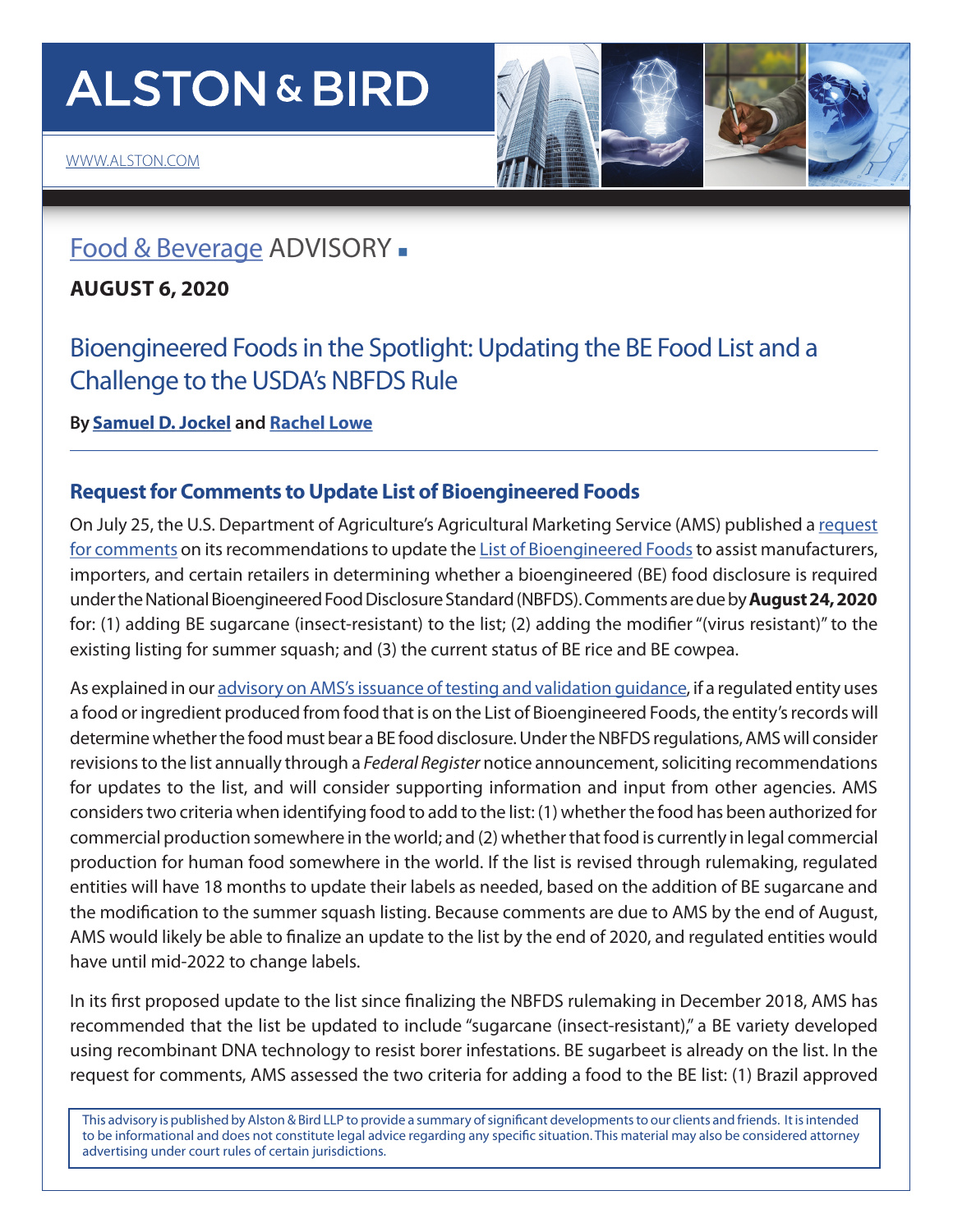BE sugarcane for commercial release in 2018; and (2) 4,000 hectares of BE sugarcane were planted in the 2018–2019 crop year. While adoption of this crop is not yet widespread, if BE sugarcane gets added to the list, regulated entities would need to look out for both BE sugarcane and BE sugarbeet in their supply chain to determine whether foods containing those ingredients require a BE food disclosure.

AMS also proposed to include the modifier "(virus resistant)" for the already-listed crop, "squash (summer)." This proposed modification is to reflect that the only BE summer squash currently available is virus resistant. The request for comments also seeks comment on both cowpea and rice, which AMS has indicated are at various stages of authorization but are not yet in legal production and therefore not yet eligible for inclusion on the list. AMS cites Nigeria's authorization of the commercial release of BE pod-borer-resistant cowpea and requests comment on whether the crop may be in legal commercial production when AMS initiates the rulemaking process. For rice, AMS cites the Philippines' approval of the safety of BE rice (golden rice), but notes BE rice is not yet authorized for commercial production and seeks comment on the current status of this rice.

#### **NBFDS Under Attack**

As the USDA moves forward on updates to the list and with its recent issuance of testing and validation guidance to determine whether a food or ingredient contains detectable modified genetic material, manufacturers and retailers have been working to review supply chain documents and update their labels in time for the mandatory January 1, 2022 compliance deadline. Many have already rolled out their BE labels on products based on the NBFDS final rule. Now, over 19 months since the NBFDS final rule was published, a coalition of nonprofit organizations and food retailers filed a lawsuit in the U.S. District Court for the Northern District of California (*Natural Grocers, et al. v. Sonny Perdue, Secretary of USDA, et al.*, No. 3:20-cv-05151) challenging key aspects of the NBFDS final rule for allegedly failing to abide by the NBFDS Act passed by Congress and Administrative Procedure Act (APA). The plaintiffs allege that the rulemaking is a significant departure from the NBFDS Act and a violation of the APA on the basis of four claims.

1. **AMS's decision to greenlight QR codes was arbitrary and capricious and contrary to the NBFDS Act.** The use of QR codes as a form of BE food disclosure has been a hot topic since before the passage of the NBFDS Act itself, with opponents arguing, as the plaintiffs have here, that the use of a QR code (or electronic/digital link disclosure) discriminates against those who do not have access to a smartphone or broadband to access the disclosure.

The NBFDS Act requires the USDA to establish a regulation that requires the form of disclosure to "be a text, symbol, or electronic or digital link." Congress required that the USDA undertake a study to identify potential technological challenges with the use of electronic/digital link disclosure. If the USDA determined that consumers would not have sufficient access through an electronic/digital link disclosure, the USDA was to provide "additional and comparable options" to access the BE disclosure. The USDA ultimately determined that there would not be sufficient access and provided a text message disclosure as an additional option.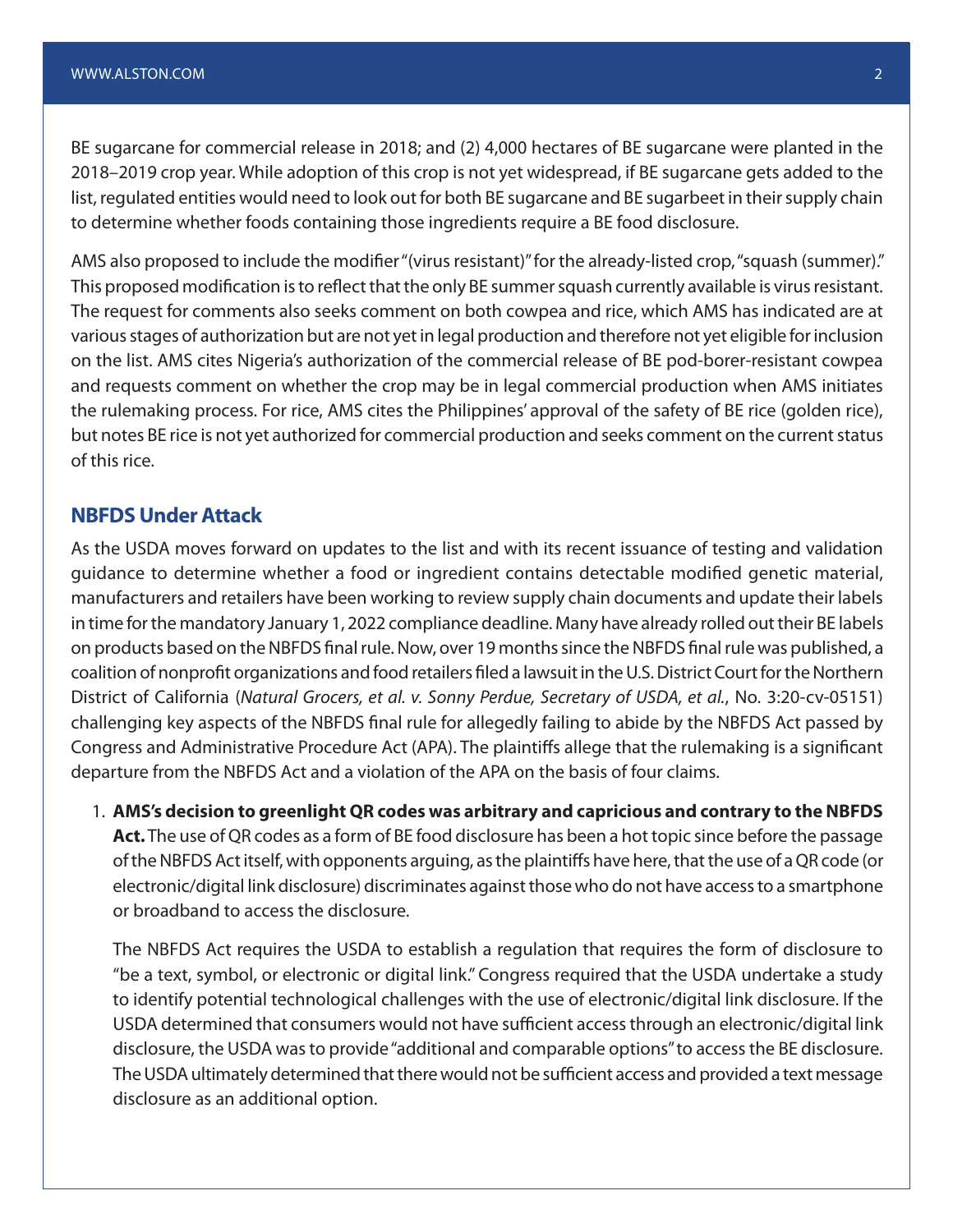The plaintiffs challenge the USDA's decision to permit the electronic/digital link disclosure to appear alone when it should have been combined with "additional" means of disclosure on the same label. The plaintiffs contend the text message disclosure option was also inadequate because it raises the same concerns with access that the USDA already found with the electronic/digital link disclosure.

A plain reading of the NBFDS Act is likely to support the USDA's decision to retain the electronic/digital link disclosure as is. Congress prescribed specific requirements for electronic/digital link disclosure in the NBFDS Act, which the USDA followed in the regulations and provided a text message disclosure as an additional option when it determined that consumers would not have sufficient access through an electronic/digital link disclosure. However, should a court vacate this portion of the rule, regulated entities that have already invested time and money in developing electronic/digital link disclosures in accordance with the regulations will face significant costs.

2. **The USDA's exclusion of the terms "GE" and "GMO" in the standard was arbitrary and capricious, contrary to the NBFDS Act, and will confuse consumers.** Given the underlying name of the NBFDS Act, National *Bioengineered* Food Disclosure Standard, its continued reference to "bioengineering" and the authority provided to the USDA to choose "any similar term," the plaintiffs face an uphill battle in arguing that the USDA's use of the term "bioengineered food" was contrary to the NBFDS Act and arbitrary and capricious. While the USDA considered similar terms to bioengineering during the rulemaking, as explained in the preamble to the final rule, it justified its decision to only use "bioengineered" because using additional terms would "muddy the scope of disclosure." So long as an entity complies with the mandatory disclosure requirements, there is nothing in the requirements that prohibits regulated entities from using other terms or making other claims, such as "Non-GMO," on labels. Vacating this portion of the rule, as requested by the plaintiffs, would in effect vacate all disclosure options (text, symbol, electronic/digital link, text message) that use the term "bioengineered."

3. **The exclusion of highly refined foods was arbitrary and capricious and contrary to the NBFDS Act.** Unlike the other challenges to the form of disclosure used, this challenge goes to the heart of which foods actually require mandatory disclosure under the NBFDS. The plaintiffs allege that around 70% of foods using BE ingredients are highly processed foods that do not need to bear a BE disclosure under the final rule, making the NBFDS rule a toothless tiger. As acknowledged in the complaint, the USDA sought comment on whether highly refined foods should fall within the scope of mandatory disclosure. Ultimately, the USDA essentially created a detectability standard for refined ingredients, excluding food from mandatory disclosure that "does not contain modified genetic material if the genetic material is not detectable pursuant to [specific standards]" from the definition of BE food, and therefore from the scope of the NBFDS. The USDA also included a voluntary disclosure option for certain foods that do not meet the mandatory disclosure requirement but are "derived from" BE crops or foods on the list.

To support their contention, the plaintiffs focus on (1) the change in the position from the USDA's former general counsel, who originally expressed support for requiring BE disclosure of highly refined foods; and (2) the evolving and improving ability to identify genetic material using testing methods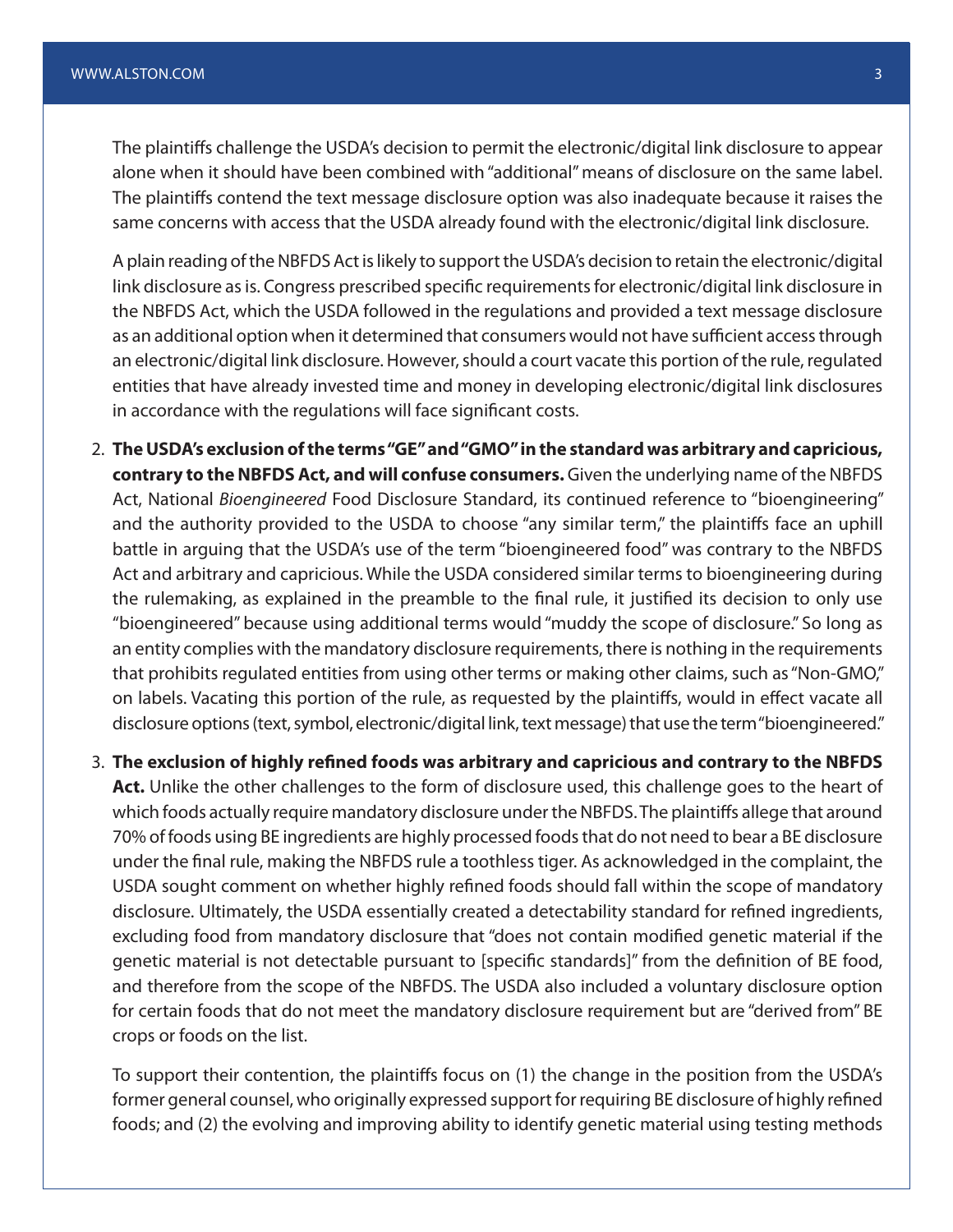not addressed by the USDA. We expect the USDA will continue to argue that the plain language of the NBFDS Act supported its interpretation that "if a food does not contain detectable modified genetic material, it is not a bioengineered food and does not require disclosure." Given the number of highly refined ingredients sourced from BE crops on the market, regulated entities should closely follow the developments related to this challenge.

4. **The USDA's restriction on the use of industry's "right" to label foods produced through "genetic engineering" or as "genetically engineered" prohibits commercial speech in violation of the First Amendment.** The plaintiffs argue that the USDA's mandatory disclosure options, which require the word "bioengineered" and do not incorporate other terms, such as "produced with genetic engineering" or "GMO," unconstitutionally chill speech. While First Amendment challenges to FDA labeling and advertising restrictions have seen some success in federal courts, arguably nothing in the final NBFDS rule prohibits additional statements or other claims regarding these foods or ingredients on the product label, so long as they are made in accordance with other applicable law.